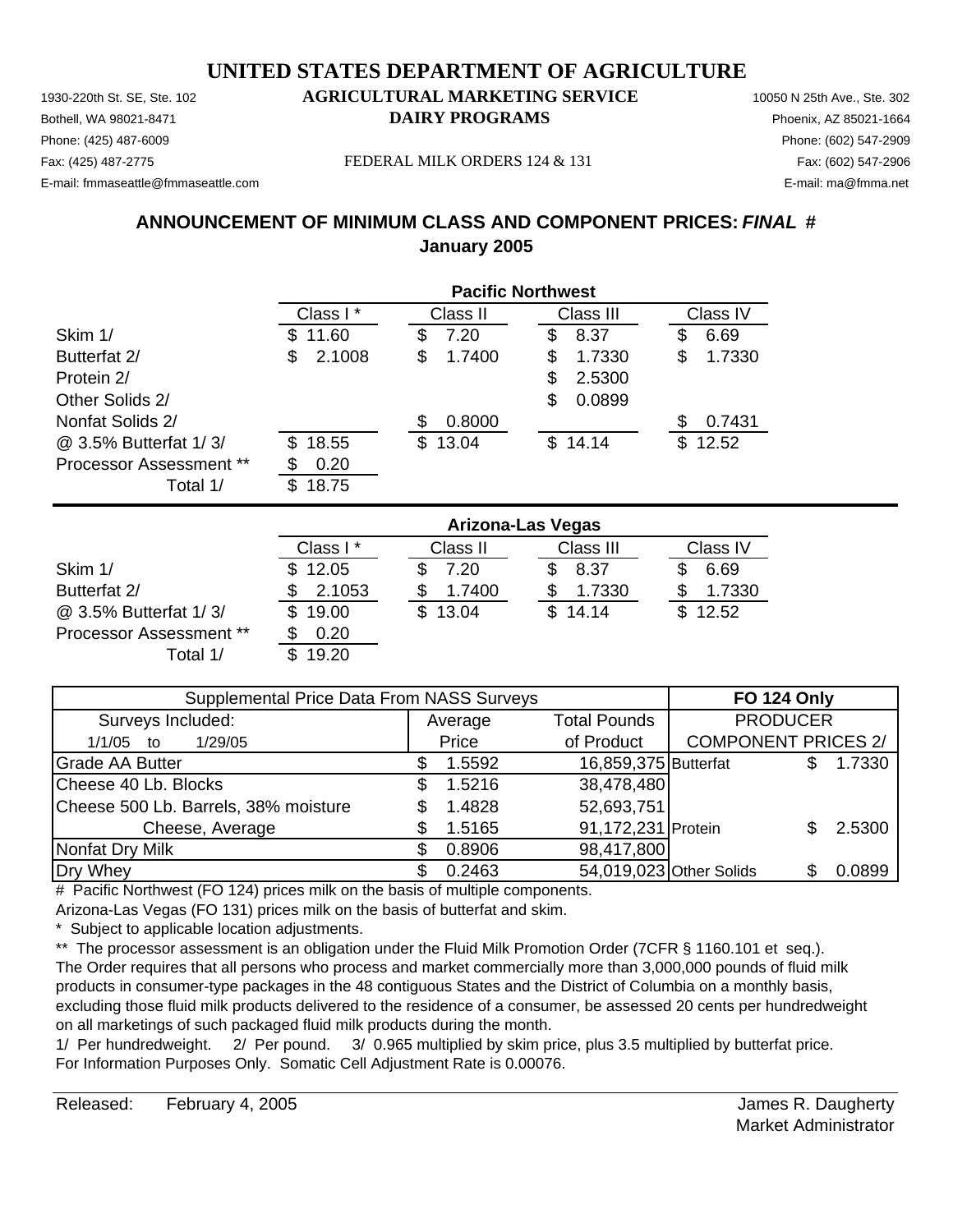Phone: (425) 487-6009 Phone: (602) 547-2909 E-mail: fmmaseattle@fmmaseattle.com E-mail: ma@fmma.net

### 1930-220th St. SE, Ste. 102 **AGRICULTURAL MARKETING SERVICE** 10050 N 25th Ave., Ste. 302 Bothell, WA 98021-8471 **DAIRY PROGRAMS** Phoenix, AZ 85021-1664

Fax: (425) 487-2775 FEDERAL MILK ORDERS 124 & 131 Fax: (602) 547-2906

## **ANNOUNCEMENT OF MINIMUM CLASS AND COMPONENT PRICES:** *FINAL* **# February 2005**

|                                | <b>Pacific Northwest</b> |              |              |              |  |
|--------------------------------|--------------------------|--------------|--------------|--------------|--|
|                                | Class I*                 | Class II     | Class III    | Class IV     |  |
| Skim 1/                        | 9.87<br>\$               | 7.38<br>\$   | 8.79<br>S    | 6.76<br>\$   |  |
| Butterfat 2/                   | 1.7628<br>\$             | 1.7824<br>\$ | 1.7754       | 1.7754<br>S  |  |
| Protein 2/                     |                          |              | 2.6613<br>S. |              |  |
| Other Solids 2/                |                          |              | 0.0915<br>S  |              |  |
| Nonfat Solids 2/               |                          | 0.8200       |              | 0.7514<br>S  |  |
| @ 3.5% Butterfat 1/3/          | 15.69<br>\$.             | \$13.36      | \$14.70      | 12.74<br>\$. |  |
| <b>Processor Assessment **</b> | 0.20<br>S                |              |              |              |  |
| Total 1/                       | 15.89<br>\$.             |              |              |              |  |

|                                | <b>Arizona-Las Vegas</b> |          |           |          |  |  |
|--------------------------------|--------------------------|----------|-----------|----------|--|--|
|                                | Class I *                | Class II | Class III | Class IV |  |  |
| Skim 1/                        | \$10.32                  | 7.38     | 8.79      | 6.76     |  |  |
| Butterfat 2/                   | 1.7673                   | 1.7824   | 1.7754    | 1.7754   |  |  |
| @ 3.5% Butterfat 1/3/          | \$16.14                  | \$13.36  | \$14.70   | \$12.74  |  |  |
| <b>Processor Assessment **</b> | 0.20                     |          |           |          |  |  |
| Total 1/                       | 16.34                    |          |           |          |  |  |

| Supplemental Price Data From NASS Surveys | <b>FO 124 Only</b> |                      |                            |  |        |
|-------------------------------------------|--------------------|----------------------|----------------------------|--|--------|
| Surveys Included:                         | Average            | <b>Total Pounds</b>  | <b>PRODUCER</b>            |  |        |
| 2/26/05<br>2/5/05<br>to                   | Price              | of Product           | <b>COMPONENT PRICES 2/</b> |  |        |
| <b>Grade AA Butter</b>                    | 1.5945             | 13,992,560 Butterfat |                            |  | 1.7754 |
| Cheese 40 Lb. Blocks                      | 1.5618             | 37,636,558           |                            |  |        |
| Cheese 500 Lb. Barrels, 38% moisture      | 1.5493             | 42,232,820           |                            |  |        |
| Cheese, Average                           | 1.5711             | 79,869,378 Protein   |                            |  | 2.6613 |
| Nonfat Dry Milk                           | 0.8990             | 74,005,686           |                            |  |        |
| Dry Whey                                  | 0.2478             |                      | 48,684,945 Other Solids    |  | 0.0915 |

# Pacific Northwest (FO 124) prices milk on the basis of multiple components.

Arizona-Las Vegas (FO 131) prices milk on the basis of butterfat and skim.

Subject to applicable location adjustments.

\*\* The processor assessment is an obligation under the Fluid Milk Promotion Order (7CFR § 1160.101 et seq.). The Order requires that all persons who process and market commercially more than 3,000,000 pounds of fluid milk products in consumer-type packages in the 48 contiguous States and the District of Columbia on a monthly basis, excluding those fluid milk products delivered to the residence of a consumer, be assessed 20 cents per hundredweight on all marketings of such packaged fluid milk products during the month.

1/ Per hundredweight. 2/ Per pound. 3/ 0.965 multiplied by skim price, plus 3.5 multiplied by butterfat price. For Information Purposes Only. Somatic Cell Adjustment Rate is 0.00079.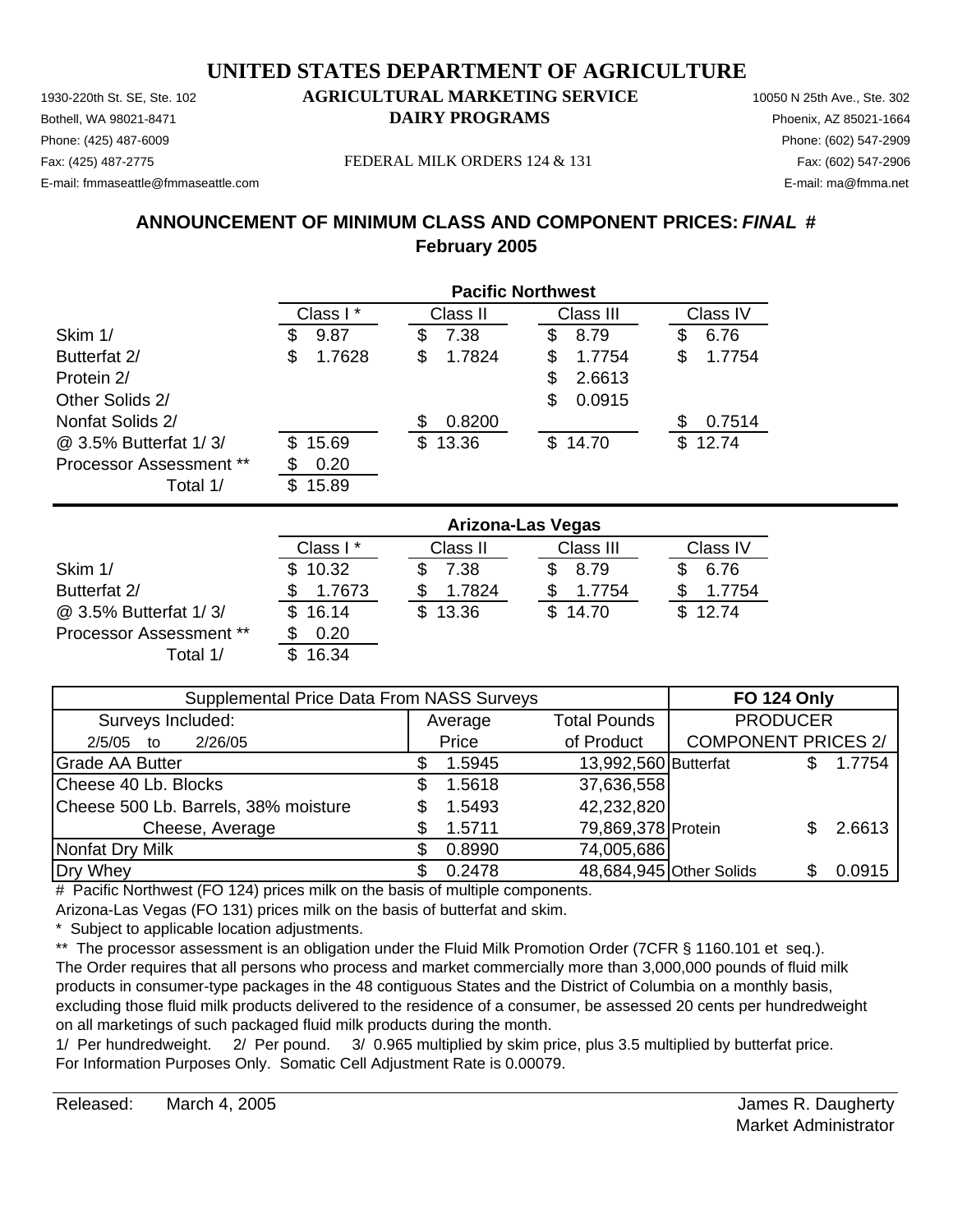Phone: (425) 487-6009 Phone: (602) 547-2909 E-mail: fmmaseattle@fmmaseattle.com E-mail: ma@fmma.net

### 1930-220th St. SE, Ste. 102 **AGRICULTURAL MARKETING SERVICE** 10050 N 25th Ave., Ste. 302 Bothell, WA 98021-8471 **DAIRY PROGRAMS** Phoenix, AZ 85021-1664

Fax: (425) 487-2775 FEDERAL MILK ORDERS 124 & 131 Fax: (602) 547-2906

## **ANNOUNCEMENT OF MINIMUM CLASS AND COMPONENT PRICES:** *FINAL* **# March 2005**

|                                | <b>Pacific Northwest</b> |              |              |              |  |  |
|--------------------------------|--------------------------|--------------|--------------|--------------|--|--|
|                                | Class I*                 | Class II     | Class III    | Class IV     |  |  |
| Skim 1/                        | 11.49<br>SS              | 7.44<br>S    | 8.32<br>S    | 6.85<br>S    |  |  |
| Butterfat 2/                   | \$<br>1.7848             | 1.7349<br>\$ | 1.7279<br>\$ | 1.7279<br>\$ |  |  |
| Protein 2/                     |                          |              | 2.5019<br>\$ |              |  |  |
| Other Solids 2/                |                          |              | 0.0951<br>S  |              |  |  |
| Nonfat Solids 2/               |                          | 0.8267       |              | 0.7606<br>S  |  |  |
| @ 3.5% Butterfat 1/3/          | 17.33<br>\$.             | \$13.25      | \$14.08      | 12.66<br>\$. |  |  |
| <b>Processor Assessment **</b> | 0.20<br>S                |              |              |              |  |  |
| Total 1/                       | \$.<br>17.53             |              |              |              |  |  |

|                                | <b>Arizona-Las Vegas</b> |          |           |          |  |  |
|--------------------------------|--------------------------|----------|-----------|----------|--|--|
|                                | Class I*                 | Class II | Class III | Class IV |  |  |
| Skim 1/                        | \$11.94                  | 7.44     | 8.32      | 6.85     |  |  |
| Butterfat 2/                   | 1.7893                   | 1.7349   | 1.7279    | 1.7279   |  |  |
| @ 3.5% Butterfat 1/3/          | \$17.78                  | 13.25    | \$14.08   | \$12.66  |  |  |
| <b>Processor Assessment **</b> | 0.20                     |          |           |          |  |  |
| Total 1/                       | 17.98                    |          |           |          |  |  |

| Supplemental Price Data From NASS Surveys | <b>FO 124 Only</b> |                      |                            |  |                 |
|-------------------------------------------|--------------------|----------------------|----------------------------|--|-----------------|
| Surveys Included:                         | Average            | <b>Total Pounds</b>  | <b>PRODUCER</b>            |  |                 |
| 3/26/05<br>$3/5/05$ to                    | Price              | of Product           | <b>COMPONENT PRICES 2/</b> |  |                 |
| <b>Grade AA Butter</b>                    | 1.5549             | 13,418,512 Butterfat |                            |  | 1.7279          |
| Cheese 40 Lb. Blocks                      | 1.5048             | 35,806,094           |                            |  |                 |
| Cheese 500 Lb. Barrels, 38% moisture      | 1.4773             | 41,365,759           |                            |  |                 |
| Cheese, Average                           | 1.5061             | 77,171,853 Protein   |                            |  | $2.5019$ $\mid$ |
| Nonfat Dry Milk                           | 0.9083             | 83,699,764           |                            |  |                 |
| Dry Whey                                  | 0.2513             |                      | 51,476,310 Other Solids    |  | 0.0951          |

# Pacific Northwest (FO 124) prices milk on the basis of multiple components.

Arizona-Las Vegas (FO 131) prices milk on the basis of butterfat and skim.

Subject to applicable location adjustments.

\*\* The processor assessment is an obligation under the Fluid Milk Promotion Order (7CFR § 1160.101 et seq.). The Order requires that all persons who process and market commercially more than 3,000,000 pounds of fluid milk products in consumer-type packages in the 48 contiguous States and the District of Columbia on a monthly basis, excluding those fluid milk products delivered to the residence of a consumer, be assessed 20 cents per hundredweight on all marketings of such packaged fluid milk products during the month.

1/ Per hundredweight. 2/ Per pound. 3/ 0.965 multiplied by skim price, plus 3.5 multiplied by butterfat price. For Information Purposes Only. Somatic Cell Adjustment Rate is 0.00075.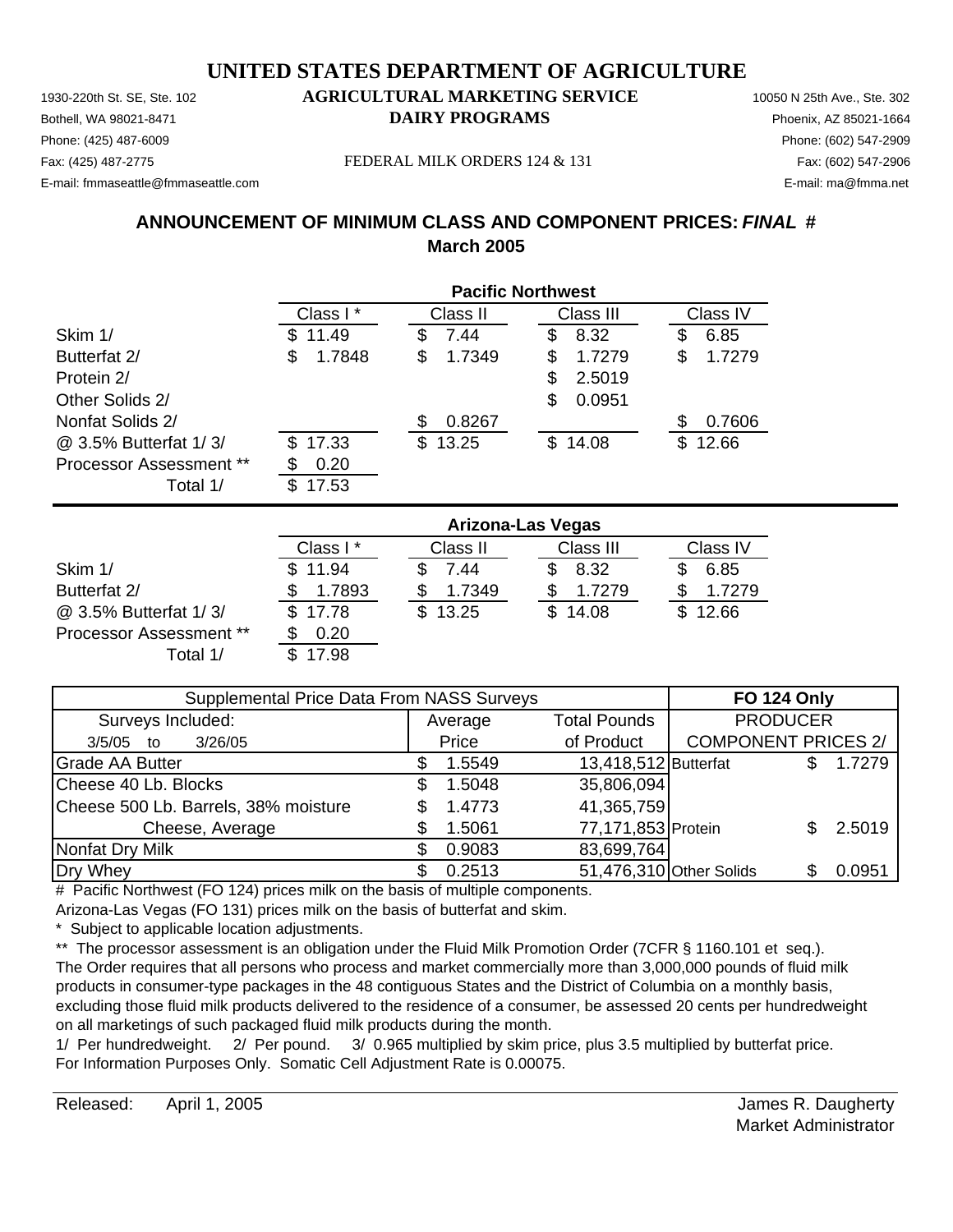1930-220th St. SE, Ste. 102 **AGRICULTURAL MARKETING SERVICE** 10050 N 25th Ave., Ste. 302 Phone: (425) 487-6009 Phone: (602) 547-2909 E-mail: fmmaseattle@fmmaseattle.com E-mail: ma@fmma.net

# Bothell, WA 98021-8471 **DAIRY PROGRAMS** Phoenix, AZ 85021-1664

Fax: (425) 487-2775 FEDERAL MILK ORDERS 124 & 131 Fax: (602) 547-2906

## **ANNOUNCEMENT OF MINIMUM CLASS AND COMPONENT PRICES:** *FINAL* **# April 2005**

|                                | <b>Pacific Northwest</b> |             |             |              |  |  |
|--------------------------------|--------------------------|-------------|-------------|--------------|--|--|
|                                | Class I*                 | Class II    | Class III   | Class IV     |  |  |
| Skim 1/                        | 10.25<br>S               | 7.54<br>S   | 8.99<br>\$  | 6.91<br>\$   |  |  |
| Butterfat 2/                   | 1.7549<br>\$             | 1.7034<br>S | 1.6964<br>S | 1.6964<br>\$ |  |  |
| Protein 2/                     |                          |             | 2.7055<br>S |              |  |  |
| Other Solids 2/                |                          |             | 0.1020<br>S |              |  |  |
| Nonfat Solids 2/               |                          | 0.8378      |             | 0.7678<br>S  |  |  |
| @ 3.5% Butterfat 1/3/          | 16.03<br>\$.             | \$13.24     | \$14.61     | 12.61<br>\$. |  |  |
| <b>Processor Assessment **</b> | 0.20<br>œ                |             |             |              |  |  |
| Total 1/                       | 16.23<br>\$.             |             |             |              |  |  |

|                                | Arizona-Las Vegas |          |           |          |  |  |
|--------------------------------|-------------------|----------|-----------|----------|--|--|
|                                | Class I*          | Class II | Class III | Class IV |  |  |
| Skim 1/                        | \$10.70           | 7.54     | 8.99      | 6.91     |  |  |
| Butterfat 2/                   | 1.7594            | 1.7034   | 1.6964    | 1.6964   |  |  |
| @ 3.5% Butterfat 1/3/          | \$16.48           | \$13.24  | \$14.61   | \$12.61  |  |  |
| <b>Processor Assessment **</b> | 0.20              |          |           |          |  |  |
| Total 1/                       | 16.68             |          |           |          |  |  |

| Supplemental Price Data From NASS Surveys | <b>FO 124 Only</b> |                      |                            |  |        |
|-------------------------------------------|--------------------|----------------------|----------------------------|--|--------|
| Surveys Included:                         | Average            | <b>Total Pounds</b>  | <b>PRODUCER</b>            |  |        |
| 4/23/05<br>4/2/05<br>to                   | Price              | of Product           | <b>COMPONENT PRICES 2/</b> |  |        |
| <b>Grade AA Butter</b>                    | 1.5287             | 15,959,487 Butterfat |                            |  | 1.6964 |
| Cheese 40 Lb. Blocks                      | 1.5484             | 32,269,414           |                            |  |        |
| Cheese 500 Lb. Barrels, 38% moisture      | 1.5371             | 42,056,663           |                            |  |        |
| Cheese, Average                           | 1.5590             | 74,326,077 Protein   |                            |  | 2.7055 |
| Nonfat Dry Milk                           | 0.9156             | 73,331,500           |                            |  |        |
| Dry Whey                                  | 0.2580             |                      | 54,068,840 Other Solids    |  | 0.1020 |

# Pacific Northwest (FO 124) prices milk on the basis of multiple components.

Arizona-Las Vegas (FO 131) prices milk on the basis of butterfat and skim.

Subject to applicable location adjustments.

\*\* The processor assessment is an obligation under the Fluid Milk Promotion Order (7CFR § 1160.101 et seq.). The Order requires that all persons who process and market commercially more than 3,000,000 pounds of fluid milk products in consumer-type packages in the 48 contiguous States and the District of Columbia on a monthly basis, excluding those fluid milk products delivered to the residence of a consumer, be assessed 20 cents per hundredweight on all marketings of such packaged fluid milk products during the month.

1/ Per hundredweight. 2/ Per pound. 3/ 0.965 multiplied by skim price, plus 3.5 multiplied by butterfat price. For Information Purposes Only. Somatic Cell Adjustment Rate is 0.00078.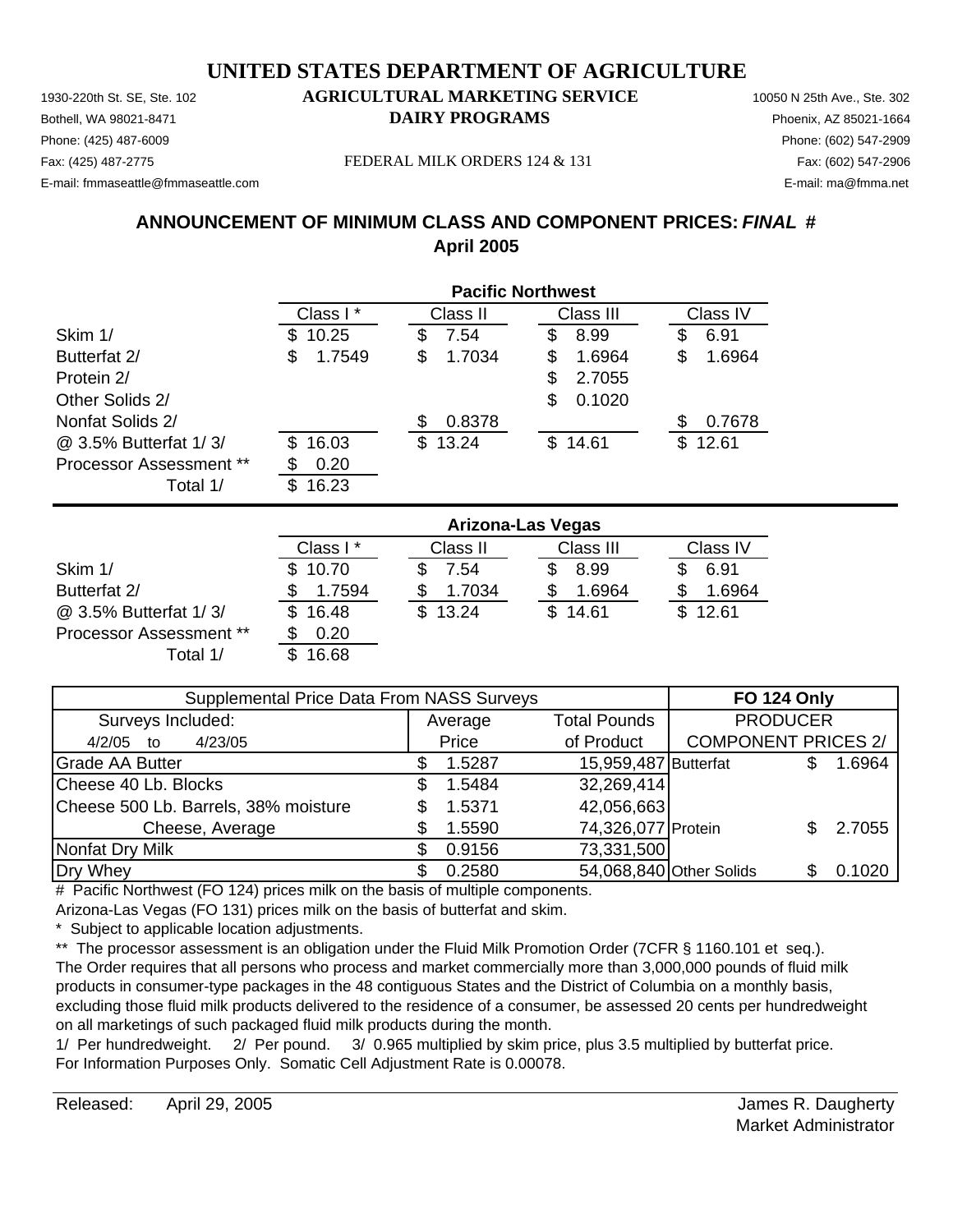Phone: (425) 487-6009 Phone: (602) 547-2909 E-mail: fmmaseattle@fmmaseattle.com E-mail: ma@fmma.net

### 1930-220th St. SE, Ste. 102 **AGRICULTURAL MARKETING SERVICE** 10050 N 25th Ave., Ste. 302 Bothell, WA 98021-8471 **DAIRY PROGRAMS** Phoenix, AZ 85021-1664

Fax: (425) 487-2775 FEDERAL MILK ORDERS 124 & 131 Fax: (602) 547-2906

## **ANNOUNCEMENT OF MINIMUM CLASS AND COMPONENT PRICES:** *FINAL* **# May 2005**

|                                | <b>Pacific Northwest</b> |              |             |              |  |
|--------------------------------|--------------------------|--------------|-------------|--------------|--|
|                                | Class I*                 | Class II     | Class III   | Class IV     |  |
| Skim 1/                        | 11.04<br>SБ              | 7.61<br>S    | 8.66<br>S   | 7.03<br>\$   |  |
| Butterfat 2/                   | 1.7282<br>\$             | \$<br>1.5545 | 1.5475<br>S | 1.5475<br>S  |  |
| Protein 2/                     |                          |              | 2.5965<br>S |              |  |
| Other Solids 2/                |                          |              | 0.1043<br>S |              |  |
| Nonfat Solids 2/               |                          | 0.8456<br>S  |             | 0.7810       |  |
| @ 3.5% Butterfat 1/3/          | 16.70<br>\$.             | \$12.78      | \$13.77     | 12.20<br>\$. |  |
| <b>Processor Assessment **</b> | 0.20                     |              |             |              |  |
| Total 1/                       | 16.90<br>S               |              |             |              |  |

|                                | <b>Arizona-Las Vegas</b> |          |           |          |  |
|--------------------------------|--------------------------|----------|-----------|----------|--|
|                                | Class I *                | Class II | Class III | Class IV |  |
| Skim 1/                        | \$11.49                  | 7.61     | 8.66      | 7.03     |  |
| Butterfat 2/                   | 1.7327                   | 1.5545   | 1.5475    | 1.5475   |  |
| @ 3.5% Butterfat 1/3/          | \$17.15                  | \$12.78  | \$13.77   | \$12.20  |  |
| <b>Processor Assessment **</b> | 0.20                     |          |           |          |  |
| Total 1/                       | 17.35                    |          |           |          |  |

| Supplemental Price Data From NASS Surveys |  |         |                      | <b>FO 124 Only</b>         |  |        |
|-------------------------------------------|--|---------|----------------------|----------------------------|--|--------|
| Surveys Included:                         |  | Average | <b>Total Pounds</b>  | <b>PRODUCER</b>            |  |        |
| 5/28/2005<br>4/30/05<br>to                |  | Price   | of Product           | <b>COMPONENT PRICES 2/</b> |  |        |
| <b>Grade AA Butter</b>                    |  | 1.4046  | 20,066,157 Butterfat |                            |  | 1.5475 |
| Cheese 40 Lb. Blocks                      |  | 1.4840  | 41,730,908           |                            |  |        |
| Cheese 500 Lb. Barrels, 38% moisture      |  | 1.4406  | 52,861,479           |                            |  |        |
| Cheese, Average                           |  | 1.4765  | 94,592,387 Protein   |                            |  | 2.5965 |
| Nonfat Dry Milk                           |  | 0.9289  | 108,243,994          |                            |  |        |
| Dry Whey                                  |  | 0.2603  |                      | 59,238,904 Other Solids    |  | 0.1043 |

# Pacific Northwest (FO 124) prices milk on the basis of multiple components.

Arizona-Las Vegas (FO 131) prices milk on the basis of butterfat and skim.

Subject to applicable location adjustments.

\*\* The processor assessment is an obligation under the Fluid Milk Promotion Order (7CFR § 1160.101 et seq.). The Order requires that all persons who process and market commercially more than 3,000,000 pounds of fluid milk products in consumer-type packages in the 48 contiguous States and the District of Columbia on a monthly basis, excluding those fluid milk products delivered to the residence of a consumer, be assessed 20 cents per hundredweight on all marketings of such packaged fluid milk products during the month.

1/ Per hundredweight. 2/ Per pound. 3/ 0.965 multiplied by skim price, plus 3.5 multiplied by butterfat price. For Information Purposes Only. Somatic Cell Adjustment Rate is 0.00074.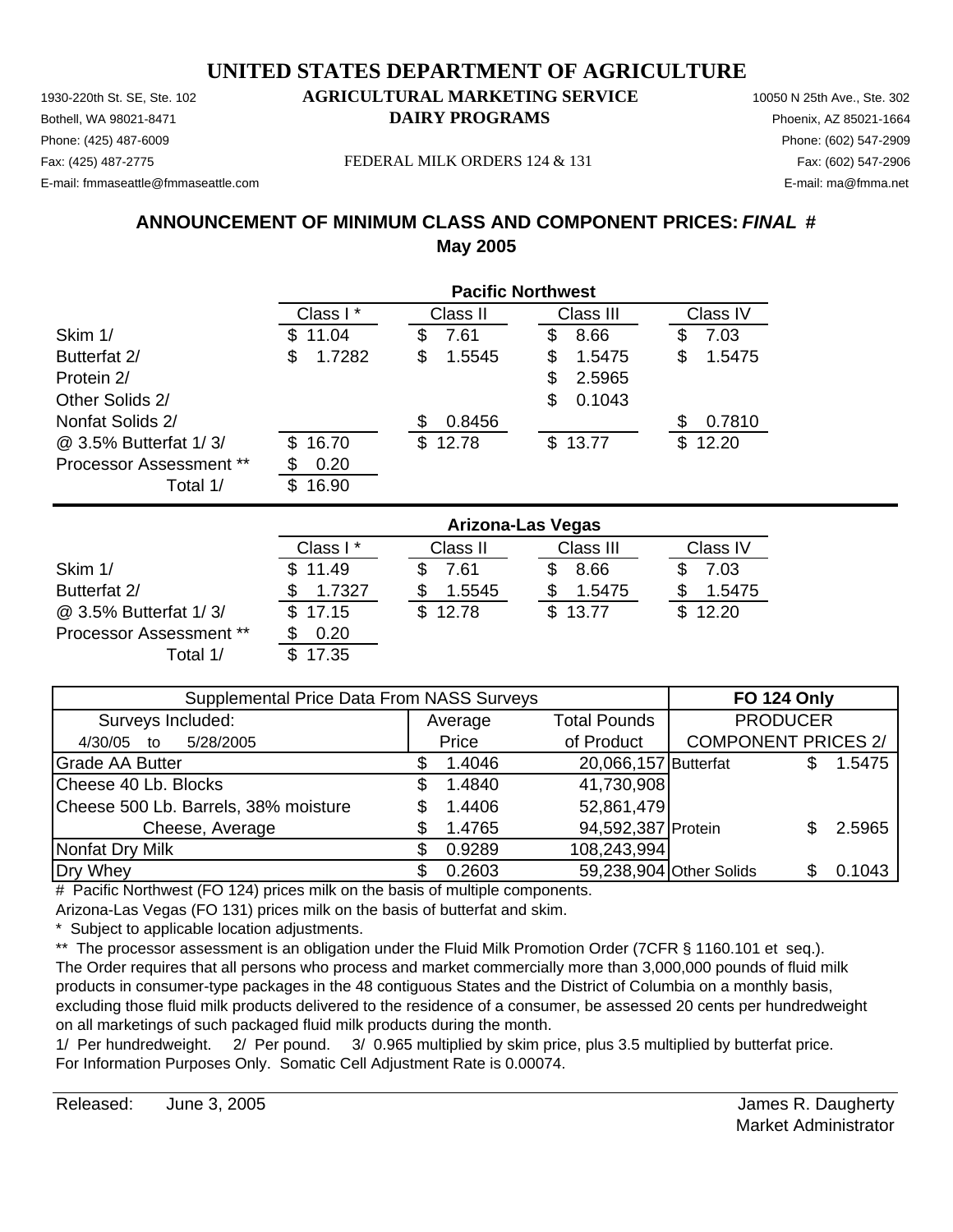Phone: (425) 487-6009 Phone: (602) 547-2909 E-mail: fmmaseattle@fmmaseattle.com E-mail: ma@fmma.net

### 1930-220th St. SE, Ste. 102 **AGRICULTURAL MARKETING SERVICE** 10050 N 25th Ave., Ste. 302 Bothell, WA 98021-8471 **DAIRY PROGRAMS** Phoenix, AZ 85021-1664

Fax: (425) 487-2775 FEDERAL MILK ORDERS 124 & 131 Fax: (602) 547-2906

## **ANNOUNCEMENT OF MINIMUM CLASS AND COMPONENT PRICES:** *FINAL* **# June 2005**

|                         | <b>Pacific Northwest</b> |               |              |              |  |
|-------------------------|--------------------------|---------------|--------------|--------------|--|
|                         | Class I*                 | Class II      | Class III    | Class IV     |  |
| Skim 1/                 | 10.48<br>£.              | 7.73<br>\$    | 8.65<br>\$   | 7.00<br>S    |  |
| Butterfat 2/            | 1.5456<br>S              | \$<br>1.6002  | 1.5932<br>S  | 1.5932<br>S  |  |
| Protein 2/              |                          |               | 2.5741<br>S. |              |  |
| Other Solids 2/         |                          |               | 0.1139<br>\$ |              |  |
| Nonfat Solids 2/        |                          | 0.8589<br>\$. |              | 0.7780       |  |
| @ 3.5% Butterfat 1/3/   | 15.52<br>S.              | \$13.06       | \$13.92      | 12.33<br>\$. |  |
| Processor Assessment ** | 0.20                     |               |              |              |  |
| Total 1/                | 15.72                    |               |              |              |  |

|                                | <b>Arizona-Las Vegas</b> |          |           |              |  |
|--------------------------------|--------------------------|----------|-----------|--------------|--|
|                                | Class I*                 | Class II | Class III | Class IV     |  |
| Skim 1/                        | 10.93                    | 7.73     | 8.65      | 7.00         |  |
| Butterfat 2/                   | 1.5501                   | 1.6002   | 1.5932    | 1.5932       |  |
| @ 3.5% Butterfat 1/3/          | \$15.97                  | \$13.06  | \$13.92   | 12.33<br>SS. |  |
| <b>Processor Assessment **</b> | 0.20                     |          |           |              |  |
| Total 1/                       | 16.17                    |          |           |              |  |

| Supplemental Price Data From NASS Surveys |  |         |                         | <b>FO 124 Only</b>         |  |        |
|-------------------------------------------|--|---------|-------------------------|----------------------------|--|--------|
| Surveys Included:                         |  | Average | <b>Total Pounds</b>     | <b>PRODUCER</b>            |  |        |
| 6/25/05<br>6/4/05 to                      |  | Price   | of Product              | <b>COMPONENT PRICES 2/</b> |  |        |
| <b>Grade AA Butter</b>                    |  | 1.4427  | 15,067,635 Butterfat    |                            |  | 1.5932 |
| Cheese 40 Lb. Blocks                      |  | 1.4793  | 37,160,843              |                            |  |        |
| Cheese 500 Lb. Barrels, 38% moisture      |  | 1.4592  | 40,522,113              |                            |  |        |
| Cheese, Average                           |  | 1.4845  | 77,682,956 Protein      |                            |  | 2.5741 |
| Nonfat Dry Milk                           |  | 0.9259  | 83,517,516              |                            |  |        |
| Dry Whey                                  |  | 0.2696  | 45,612,493 Other Solids |                            |  | 0.1139 |

# Pacific Northwest (FO 124) prices milk on the basis of multiple components.

Arizona-Las Vegas (FO 131) prices milk on the basis of butterfat and skim.

Subject to applicable location adjustments.

\*\* The processor assessment is an obligation under the Fluid Milk Promotion Order (7CFR § 1160.101 et seq.). The Order requires that all persons who process and market commercially more than 3,000,000 pounds of fluid milk products in consumer-type packages in the 48 contiguous States and the District of Columbia on a monthly basis, excluding those fluid milk products delivered to the residence of a consumer, be assessed 20 cents per hundredweight on all marketings of such packaged fluid milk products during the month.

1/ Per hundredweight. 2/ Per pound. 3/ 0.965 multiplied by skim price, plus 3.5 multiplied by butterfat price. For Information Purposes Only. Somatic Cell Adjustment Rate is 0.00074.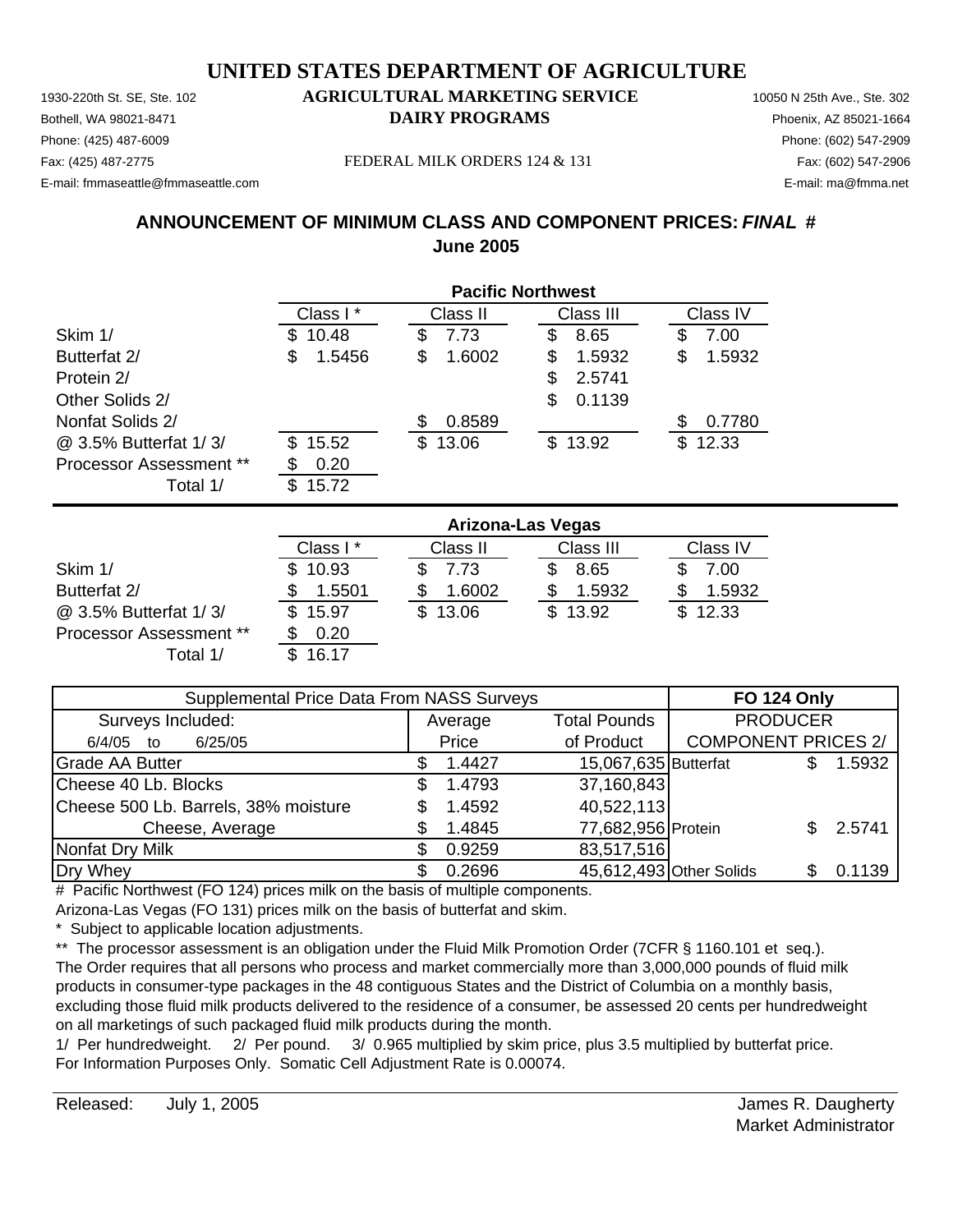1930-220th St. SE, Ste. 102 **AGRICULTURAL MARKETING SERVICE** 10050 N 25th Ave., Ste. 302 Phone: (425) 487-6009 Phone: (602) 547-2909 E-mail: fmmaseattle@fmmaseattle.com E-mail: ma@fmma.net

# Bothell, WA 98021-8471 **DAIRY PROGRAMS** Phoenix, AZ 85021-1664

Fax: (425) 487-2775 FEDERAL MILK ORDERS 124 & 131 Fax: (602) 547-2906

## **ANNOUNCEMENT OF MINIMUM CLASS AND COMPONENT PRICES:** *FINAL* **# July 2005**

|                                | <b>Pacific Northwest</b> |              |              |              |  |
|--------------------------------|--------------------------|--------------|--------------|--------------|--|
|                                | Class I*                 | Class II     | Class III    | Class IV     |  |
| Skim 1/                        | 10.63<br>S               | 7.73<br>\$   | 8.34<br>\$   | 7.12<br>\$   |  |
| Butterfat 2/                   | 1.5800<br>S              | \$<br>1.8077 | 1.8007<br>S  | 1.8007<br>\$ |  |
| Protein 2/                     |                          |              | 2.4558<br>S  |              |  |
| Other Solids 2/                |                          |              | 0.1240<br>\$ |              |  |
| Nonfat Solids 2/               |                          | 0.8589<br>S  |              | 0.7909<br>S  |  |
| @ 3.5% Butterfat 1/3/          | 15.79<br>S               | \$13.79      | \$14.35      | 13.17<br>\$  |  |
| <b>Processor Assessment **</b> | 0.20                     |              |              |              |  |
| Total 1/                       | 15.99<br>S               |              |              |              |  |

|                         | <b>Arizona-Las Vegas</b> |          |           |          |  |
|-------------------------|--------------------------|----------|-----------|----------|--|
|                         | Class I*                 | Class II | Class III | Class IV |  |
| Skim 1/                 | \$11.08                  | 7.73     | 8.34      | 7.12     |  |
| Butterfat 2/            | 1.5845                   | 1.8077   | 1.8007    | 1.8007   |  |
| @ 3.5% Butterfat 1/3/   | \$16.24                  | \$13.79  | \$14.35   | \$13.17  |  |
| Processor Assessment ** | 0.20                     |          |           |          |  |
| Total 1/                | 16.44                    |          |           |          |  |

| Supplemental Price Data From NASS Surveys |  |         |                      | <b>FO 124 Only</b>         |        |
|-------------------------------------------|--|---------|----------------------|----------------------------|--------|
| Surveys Included:                         |  | Average | <b>Total Pounds</b>  | <b>PRODUCER</b>            |        |
| 7/30/05<br>7/2/05<br>to                   |  | Price   | of Product           | <b>COMPONENT PRICES 2/</b> |        |
| <b>Grade AA Butter</b>                    |  | 1.6156  | 14,315,887 Butterfat |                            | 1.8007 |
| Cheese 40 Lb. Blocks                      |  | 1.5114  | 41,159,885           |                            |        |
| Cheese 500 Lb. Barrels, 38% moisture      |  | 1.4889  | 51,740,203           |                            |        |
| Cheese, Average                           |  | 1.5156  | 92,900,088 Protein   |                            | 2.4558 |
| Nonfat Dry Milk                           |  | 0.9389  | 82,748,366           |                            |        |
| Dry Whey                                  |  | 0.2794  |                      | 54,135,076 Other Solids    | 0.1240 |

# Pacific Northwest (FO 124) prices milk on the basis of multiple components.

Arizona-Las Vegas (FO 131) prices milk on the basis of butterfat and skim.

Subject to applicable location adjustments.

\*\* The processor assessment is an obligation under the Fluid Milk Promotion Order (7CFR § 1160.101 et seq.). The Order requires that all persons who process and market commercially more than 3,000,000 pounds of fluid milk products in consumer-type packages in the 48 contiguous States and the District of Columbia on a monthly basis, excluding those fluid milk products delivered to the residence of a consumer, be assessed 20 cents per hundredweight on all marketings of such packaged fluid milk products during the month.

1/ Per hundredweight. 2/ Per pound. 3/ 0.965 multiplied by skim price, plus 3.5 multiplied by butterfat price. For Information Purposes Only. Somatic Cell Adjustment Rate is 0.00076.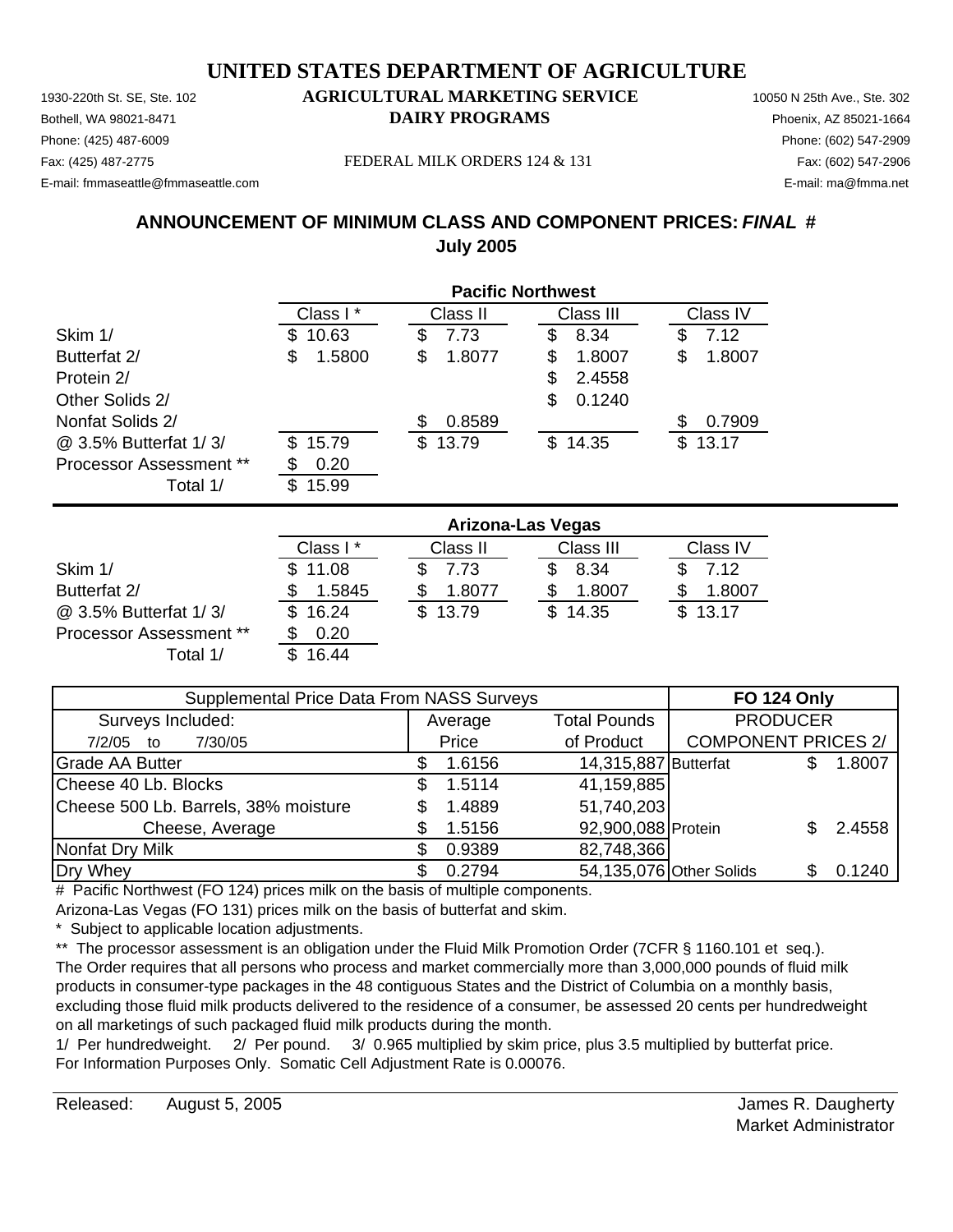Phone: (425) 487-6009 Phone: (602) 547-2909 E-mail: fmmaseattle@fmmaseattle.com E-mail: ma@fmma.net

### 1930-220th St. SE, Ste. 102 **AGRICULTURAL MARKETING SERVICE** 10050 N 25th Ave., Ste. 302 Bothell, WA 98021-8471 **DAIRY PROGRAMS** Phoenix, AZ 85021-1664

Fax: (425) 487-2775 Fax: (602) 547-2906 FEDERAL MILK ORDERS 124 & 131

## **ANNOUNCEMENT OF MINIMUM CLASS AND COMPONENT PRICES:** *FINAL* **# August 2005**

|                                | <b>Pacific Northwest</b> |              |              |             |  |
|--------------------------------|--------------------------|--------------|--------------|-------------|--|
|                                | Class I*                 | Class II     | Class III    | Class IV    |  |
| Skim 1/                        | 10.19<br>S               | 7.81<br>\$   | 7.48<br>S    | 7.31<br>S   |  |
| Butterfat 2/                   | 1.8586<br>\$             | 1.8316<br>\$ | 1.8246<br>S  | 1.8246<br>S |  |
| Protein 2/                     |                          |              | 2.1619<br>S. |             |  |
| Other Solids 2/                |                          |              | \$<br>0.1317 |             |  |
| Nonfat Solids 2/               |                          | 0.8678<br>S  |              | 0.8119      |  |
| @ 3.5% Butterfat 1/3/          | 16.34<br>S               | \$13.95      | \$13.60      | 13.44<br>S  |  |
| <b>Processor Assessment **</b> | 0.20<br>S                |              |              |             |  |
| Total 1/                       | 16.54<br>S               |              |              |             |  |

|                                | Arizona-Las Vegas |          |           |          |  |
|--------------------------------|-------------------|----------|-----------|----------|--|
|                                | Class I*          | Class II | Class III | Class IV |  |
| Skim 1/                        | \$10.64           | 7.81     | 7.48      | 7.31     |  |
| Butterfat 2/                   | 1.8631            | 1.8316   | 1.8246    | 1.8246   |  |
| @ 3.5% Butterfat 1/3/          | \$16.79           | \$13.95  | \$13.60   | \$13.44  |  |
| <b>Processor Assessment **</b> | 0.20              |          |           |          |  |
| Total 1/                       | 16.99             |          |           |          |  |

| Supplemental Price Data From NASS Surveys | <b>FO 124 Only</b> |                      |                            |  |        |
|-------------------------------------------|--------------------|----------------------|----------------------------|--|--------|
| Surveys Included:                         | Average            | <b>Total Pounds</b>  | <b>PRODUCER</b>            |  |        |
| 8/27/2005<br>8/6/05<br>to                 | Price              | of Product           | <b>COMPONENT PRICES 2/</b> |  |        |
| <b>Grade AA Butter</b>                    | 1.6355             | 12,315,951 Butterfat |                            |  | 1.8246 |
| Cheese 40 Lb. Blocks                      | 1.4160             | 34,703,178           |                            |  |        |
| Cheese 500 Lb. Barrels, 38% moisture      | 1.4171             | 37,864,504           |                            |  |        |
| Cheese, Average                           | 1.4322             | 72,567,682 Protein   |                            |  | 2.1619 |
| Nonfat Dry Milk                           | 0.9601             | 52,197,440           |                            |  |        |
| Dry Whey                                  | 0.2869             |                      | 41,356,378 Other Solids    |  | 0.1317 |

# Pacific Northwest (FO 124) prices milk on the basis of multiple components.

Arizona-Las Vegas (FO 131) prices milk on the basis of butterfat and skim.

Subject to applicable location adjustments.

\*\* The processor assessment is an obligation under the Fluid Milk Promotion Order (7CFR § 1160.101 et seq.). The Order requires that all persons who process and market commercially more than 3,000,000 pounds of fluid milk products in consumer-type packages in the 48 contiguous States and the District of Columbia on a monthly basis, excluding those fluid milk products delivered to the residence of a consumer, be assessed 20 cents per hundredweight on all marketings of such packaged fluid milk products during the month.

1/ Per hundredweight. 2/ Per pound. 3/ 0.965 multiplied by skim price, plus 3.5 multiplied by butterfat price. For Information Purposes Only. Somatic Cell Adjustment Rate is 0.00072.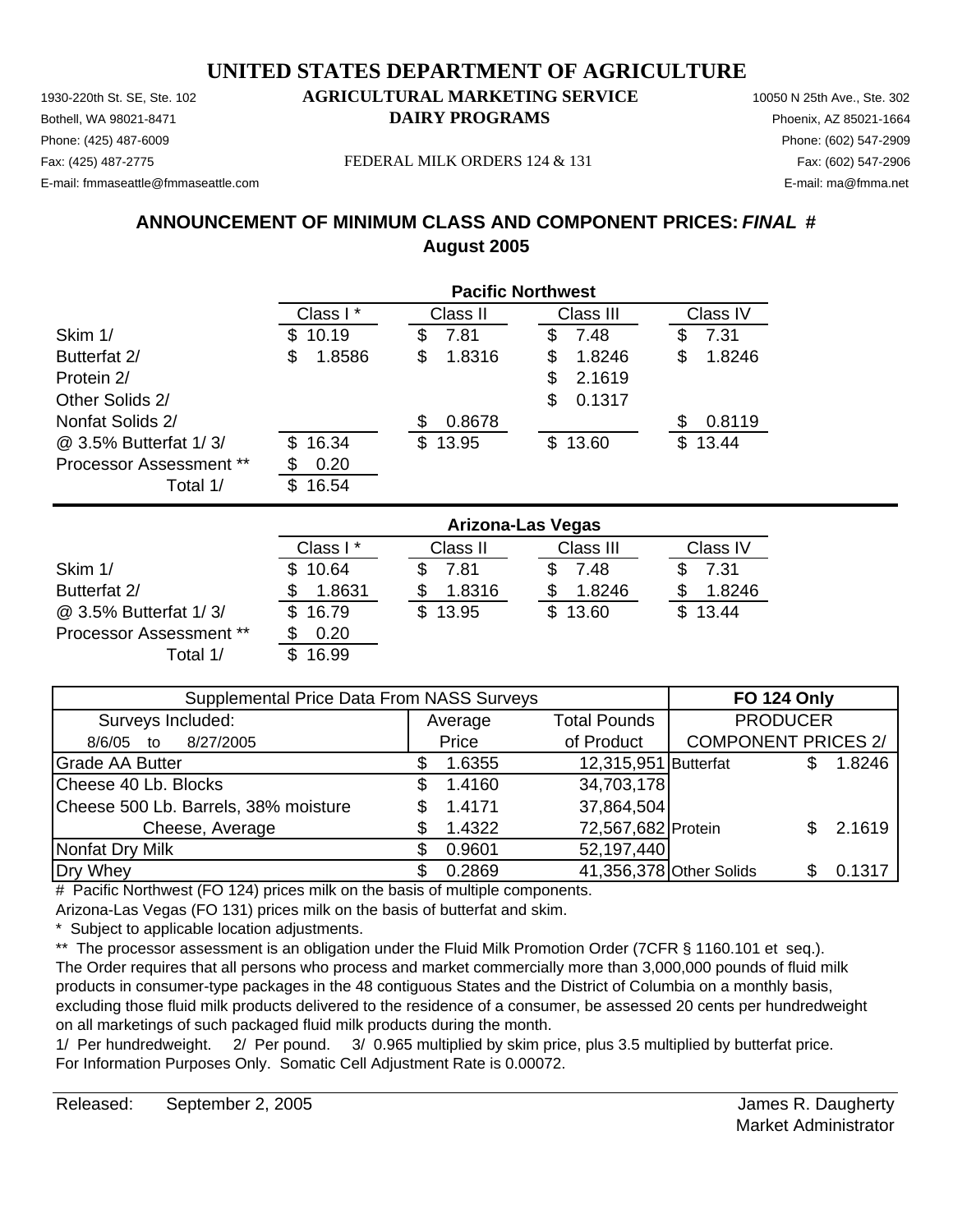Phone: (425) 487-6009 Phone: (602) 547-2909 E-mail: fmmaseattle@fmmaseattle.com E-mail: ma@fmma.net

## 1930-220th St. SE, Ste. 102 **AGRICULTURAL MARKETING SERVICE** 10050 N 25th Ave., Ste. 302 Bothell, WA 98021-8471 **DAIRY PROGRAMS** Phoenix, AZ 85021-1664

Fax: (425) 487-2775 Fax: (602) 547-2906 FEDERAL MILK ORDERS 124 & 131

## **ANNOUNCEMENT OF MINIMUM CLASS AND COMPONENT PRICES:** *FINAL* **# September 2005**

|                         | <b>Pacific Northwest</b> |          |    |          |    |           |     |          |
|-------------------------|--------------------------|----------|----|----------|----|-----------|-----|----------|
|                         |                          | Class I* |    | Class II |    | Class III |     | Class IV |
| Skim 1/                 | Φ                        | 9.61     | \$ | 8.00     | S  | 7.97      | S   | 7.40     |
| Butterfat 2/            | S                        | 1.8062   | \$ | 1.8942   | S  | 1.8872    | S   | 1.8872   |
| Protein 2/              |                          |          |    |          | S. | 2.3009    |     |          |
| Other Solids 2/         |                          |          |    |          | \$ | 0.1411    |     |          |
| Nonfat Solids 2/        |                          |          | S  | 0.8889   |    |           |     | 0.8222   |
| @ 3.5% Butterfat 1/3/   | \$.                      | 15.60    |    | \$14.35  |    | \$14.30   | \$. | 13.75    |
| Processor Assessment ** |                          | 0.20     |    |          |    |           |     |          |
| Total 1/                | S                        | 15.80    |    |          |    |           |     |          |

|                                | <b>Arizona-Las Vegas</b> |          |           |          |  |  |  |
|--------------------------------|--------------------------|----------|-----------|----------|--|--|--|
|                                | Class I*                 | Class II | Class III | Class IV |  |  |  |
| Skim 1/                        | 10.06                    | 8.00     | 7.97      | 7.40     |  |  |  |
| Butterfat 2/                   | 1.8107                   | 1.8942   | 1.8872    | 1.8872   |  |  |  |
| @ 3.5% Butterfat 1/3/          | 16.05                    | \$14.35  | \$14.30   | \$13.75  |  |  |  |
| <b>Processor Assessment **</b> | 0.20                     |          |           |          |  |  |  |
| Total 1/                       | 16.25                    |          |           |          |  |  |  |

| Supplemental Price Data From NASS Surveys | <b>FO 124 Only</b> |                     |                            |  |        |
|-------------------------------------------|--------------------|---------------------|----------------------------|--|--------|
| Surveys Included:                         | Average            | <b>Total Pounds</b> | <b>PRODUCER</b>            |  |        |
| 9/24/2005<br>$9/3/05$ to                  | Price              | of Product          | <b>COMPONENT PRICES 2/</b> |  |        |
| <b>Grade AA Butter</b>                    | 1.6877             | 9,369,704 Butterfat |                            |  | 1.8872 |
| Cheese 40 Lb. Blocks                      | 1.4683             | 32,222,480          |                            |  |        |
| Cheese 500 Lb. Barrels, 38% moisture      | 1.4878             | 40,393,773          |                            |  |        |
| Cheese, Average                           | 1.4958             | 72,616,253 Protein  |                            |  | 2.3009 |
| Nonfat Dry Milk                           | 0.9705             | 55,878,240          |                            |  |        |
| Dry Whey                                  | 0.2960             |                     | 41,474,368 Other Solids    |  | 0.1411 |

# Pacific Northwest (FO 124) prices milk on the basis of multiple components.

Arizona-Las Vegas (FO 131) prices milk on the basis of butterfat and skim.

Subject to applicable location adjustments.

\*\* The processor assessment is an obligation under the Fluid Milk Promotion Order (7CFR § 1160.101 et seq.). The Order requires that all persons who process and market commercially more than 3,000,000 pounds of fluid milk products in consumer-type packages in the 48 contiguous States and the District of Columbia on a monthly basis, excluding those fluid milk products delivered to the residence of a consumer, be assessed 20 cents per hundredweight on all marketings of such packaged fluid milk products during the month.

1/ Per hundredweight. 2/ Per pound. 3/ 0.965 multiplied by skim price, plus 3.5 multiplied by butterfat price. For Information Purposes Only. Somatic Cell Adjustment Rate is 0.00075.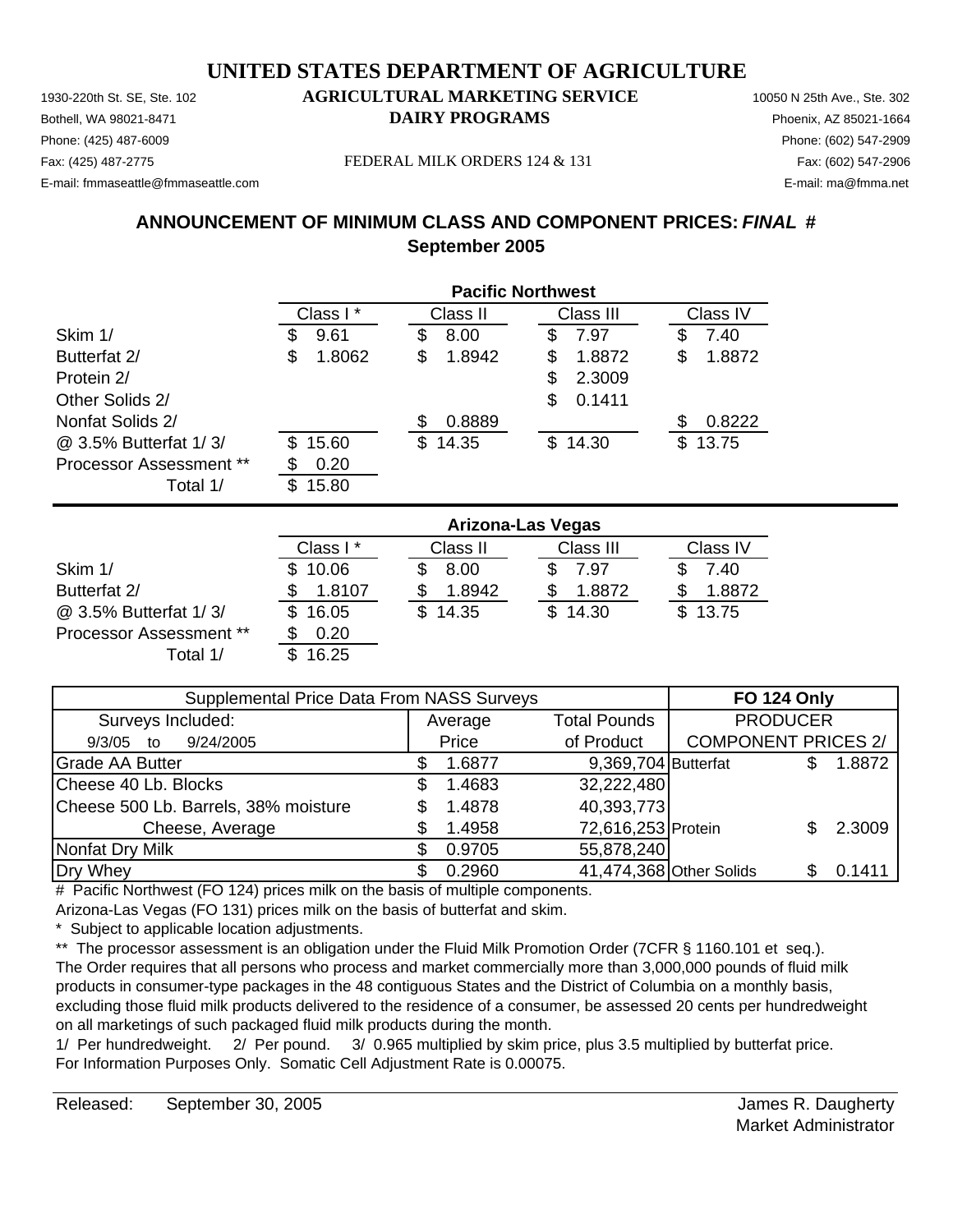Phone: (425) 487-6009 Phone: (602) 547-2909 E-mail: fmmaseattle@fmmaseattle.com E-mail: ma@fmma.net

### 1930-220th St. SE, Ste. 102 **AGRICULTURAL MARKETING SERVICE** 10050 N 25th Ave., Ste. 302 Bothell, WA 98021-8471 **DAIRY PROGRAMS** Phoenix, AZ 85021-1664

Fax: (425) 487-2775 FEDERAL MILK ORDERS 124 & 131 Fax: (602) 547-2906

## **ANNOUNCEMENT OF MINIMUM CLASS AND COMPONENT PRICES:** *FINAL* **# October 2005**

|                                | <b>Pacific Northwest</b> |                             |             |  |  |  |  |  |
|--------------------------------|--------------------------|-----------------------------|-------------|--|--|--|--|--|
|                                | Class I*                 | Class III<br>Class II       | Class IV    |  |  |  |  |  |
| Skim 1/                        | 9.86<br>3                | 8.12<br>\$<br>8.25<br>S     | 7.48<br>S   |  |  |  |  |  |
| Butterfat 2/                   | 1.9008<br>\$             | 1.8256<br>\$<br>1.8326<br>S | 1.8256<br>S |  |  |  |  |  |
| Protein 2/                     |                          | 2.3780<br>S                 |             |  |  |  |  |  |
| Other Solids 2/                |                          | \$<br>0.1491                |             |  |  |  |  |  |
| Nonfat Solids 2/               |                          | 0.9022<br>S                 | 0.8310      |  |  |  |  |  |
| @ 3.5% Butterfat 1/3/          | 16.17<br>S.              | \$14.35<br>14.25<br>\$.     | 13.61<br>S  |  |  |  |  |  |
| <b>Processor Assessment **</b> | 0.20                     |                             |             |  |  |  |  |  |
| Total 1/                       | 16.37                    |                             |             |  |  |  |  |  |

|                                | <b>Arizona-Las Vegas</b> |              |           |          |  |  |  |
|--------------------------------|--------------------------|--------------|-----------|----------|--|--|--|
|                                | Class I*                 | Class II     | Class III | Class IV |  |  |  |
| Skim 1/                        | \$10.31                  | 8.12         | 8.25      | 7.48     |  |  |  |
| Butterfat 2/                   | 1.9053                   | 1.8326       | 1.8256    | 1.8256   |  |  |  |
| @ 3.5% Butterfat 1/3/          | 16.62                    | 14.25<br>\$. | \$14.35   | \$13.61  |  |  |  |
| <b>Processor Assessment **</b> | 0.20                     |              |           |          |  |  |  |
| Total 1/                       | 16.82                    |              |           |          |  |  |  |

| Supplemental Price Data From NASS Surveys | <b>FO 124 Only</b> |                      |                            |  |        |
|-------------------------------------------|--------------------|----------------------|----------------------------|--|--------|
| Surveys Included:                         | Average            | <b>Total Pounds</b>  | <b>PRODUCER</b>            |  |        |
| 10/29/2005<br>10/1/05<br>to               | Price              | of Product           | <b>COMPONENT PRICES 2/</b> |  |        |
| <b>Grade AA Butter</b>                    | 1.6363             | 11,817,121 Butterfat |                            |  | 1.8256 |
| Cheese 40 Lb. Blocks                      | 1.5128             | 43,782,033           |                            |  |        |
| Cheese 500 Lb. Barrels, 38% moisture      | 1.4572             | 46,523,397           |                            |  |        |
| Cheese, Average                           | 1.4996             | 90,305,430 Protein   |                            |  | 2.3780 |
| Nonfat Dry Milk                           | 0.9794             | 68,436,071           |                            |  |        |
| Dry Whey                                  | 0.3038             |                      | 53,932,343 Other Solids    |  | 0.1491 |

# Pacific Northwest (FO 124) prices milk on the basis of multiple components.

Arizona-Las Vegas (FO 131) prices milk on the basis of butterfat and skim.

Subject to applicable location adjustments.

\*\* The processor assessment is an obligation under the Fluid Milk Promotion Order (7CFR § 1160.101 et seq.). The Order requires that all persons who process and market commercially more than 3,000,000 pounds of fluid milk products in consumer-type packages in the 48 contiguous States and the District of Columbia on a monthly basis, excluding those fluid milk products delivered to the residence of a consumer, be assessed 20 cents per hundredweight on all marketings of such packaged fluid milk products during the month.

1/ Per hundredweight. 2/ Per pound. 3/ 0.965 multiplied by skim price, plus 3.5 multiplied by butterfat price. For Information Purposes Only. Somatic Cell Adjustment Rate is 0.00075.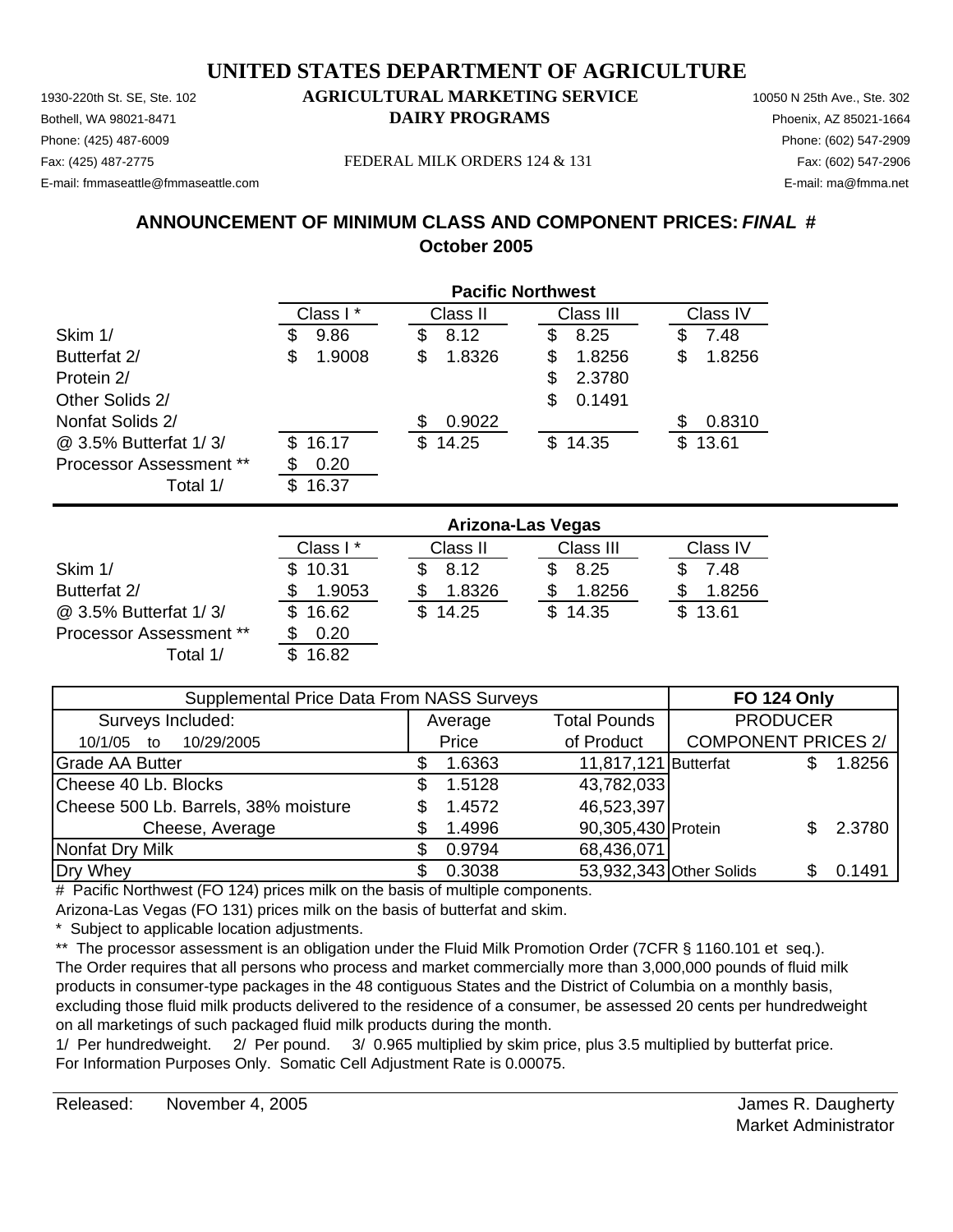Phone: (425) 487-6009 Phone: (602) 547-2909 E-mail: fmmaseattle@fmmaseattle.com E-mail: ma@fmma.net

### 1930-220th St. SE, Ste. 102 **AGRICULTURAL MARKETING SERVICE** 10050 N 25th Ave., Ste. 302 Bothell, WA 98021-8471 **DAIRY PROGRAMS** Phoenix, AZ 85021-1664

Fax: (425) 487-2775 Fax: (602) 547-2906 FEDERAL MILK ORDERS 124 & 131

### **ANNOUNCEMENT OF MINIMUM CLASS AND COMPONENT PRICES:** *FINAL* **# November 2005**

|                                | <b>Pacific Northwest</b> |              |             |              |  |  |  |
|--------------------------------|--------------------------|--------------|-------------|--------------|--|--|--|
|                                | Class I*                 | Class II     | Class III   | Class IV     |  |  |  |
| Skim 1/                        | 10.38<br>S.              | \$<br>8.11   | 7.99<br>S   | 7.52<br>\$   |  |  |  |
| Butterfat 2/                   | 1.8416<br>\$             | \$<br>1.6184 | 1.6114<br>S | 1.6114<br>\$ |  |  |  |
| Protein 2/                     |                          |              | 2.2724      |              |  |  |  |
| Other Solids 2/                |                          |              | 0.1606<br>S |              |  |  |  |
| Nonfat Solids 2/               |                          | 0.9011<br>S  |             | 0.8351<br>S  |  |  |  |
| @ 3.5% Butterfat 1/3/          | 16.46<br>\$.             | 13.49<br>\$  | \$13.35     | 12.90<br>\$. |  |  |  |
| <b>Processor Assessment **</b> | 0.20                     |              |             |              |  |  |  |
| Total 1/                       | 16.66<br>S               |              |             |              |  |  |  |

|                                | <b>Arizona-Las Vegas</b> |              |           |          |  |  |  |
|--------------------------------|--------------------------|--------------|-----------|----------|--|--|--|
|                                | Class I*                 | Class II     | Class III | Class IV |  |  |  |
| Skim 1/                        | \$10.83                  | 8.11         | 7.99      | 7.52     |  |  |  |
| Butterfat 2/                   | 1.8461                   | 1.6184       | 1.6114    | 1.6114   |  |  |  |
| @ 3.5% Butterfat 1/3/          | \$16.91                  | 13.49<br>\$. | \$13.35   | \$12.90  |  |  |  |
| <b>Processor Assessment **</b> | 0.20                     |              |           |          |  |  |  |
| Total 1/                       | 17.11                    |              |           |          |  |  |  |

| Supplemental Price Data From NASS Surveys | <b>FO 124 Only</b> |                     |                            |  |        |
|-------------------------------------------|--------------------|---------------------|----------------------------|--|--------|
| Surveys Included:                         | Average            | <b>Total Pounds</b> | <b>PRODUCER</b>            |  |        |
| 11/26/2005<br>11/5/05 to                  | Price              | of Product          | <b>COMPONENT PRICES 2/</b> |  |        |
| <b>Grade AA Butter</b>                    | 1.4578             | 9,742,723 Butterfat |                            |  | 1.6114 |
| Cheese 40 Lb. Blocks                      | 1.3927             | 32,871,214          |                            |  |        |
| Cheese 500 Lb. Barrels, 38% moisture      | 1.3701             | 40,538,140          |                            |  |        |
| Cheese, Average                           | 1.3968             | 73,409,354 Protein  |                            |  | 2.2724 |
| Nonfat Dry Milk                           | 0.9835             | 64,170,490          |                            |  |        |
| Dry Whey                                  | 0.3149             |                     | 43,823,620 Other Solids    |  | 0.1606 |

# Pacific Northwest (FO 124) prices milk on the basis of multiple components.

Arizona-Las Vegas (FO 131) prices milk on the basis of butterfat and skim.

Subject to applicable location adjustments.

\*\* The processor assessment is an obligation under the Fluid Milk Promotion Order (7CFR § 1160.101 et seq.). The Order requires that all persons who process and market commercially more than 3,000,000 pounds of fluid milk products in consumer-type packages in the 48 contiguous States and the District of Columbia on a monthly basis, excluding those fluid milk products delivered to the residence of a consumer, be assessed 20 cents per hundredweight on all marketings of such packaged fluid milk products during the month.

1/ Per hundredweight. 2/ Per pound. 3/ 0.965 multiplied by skim price, plus 3.5 multiplied by butterfat price. For Information Purposes Only. Somatic Cell Adjustment Rate is 0.0007.